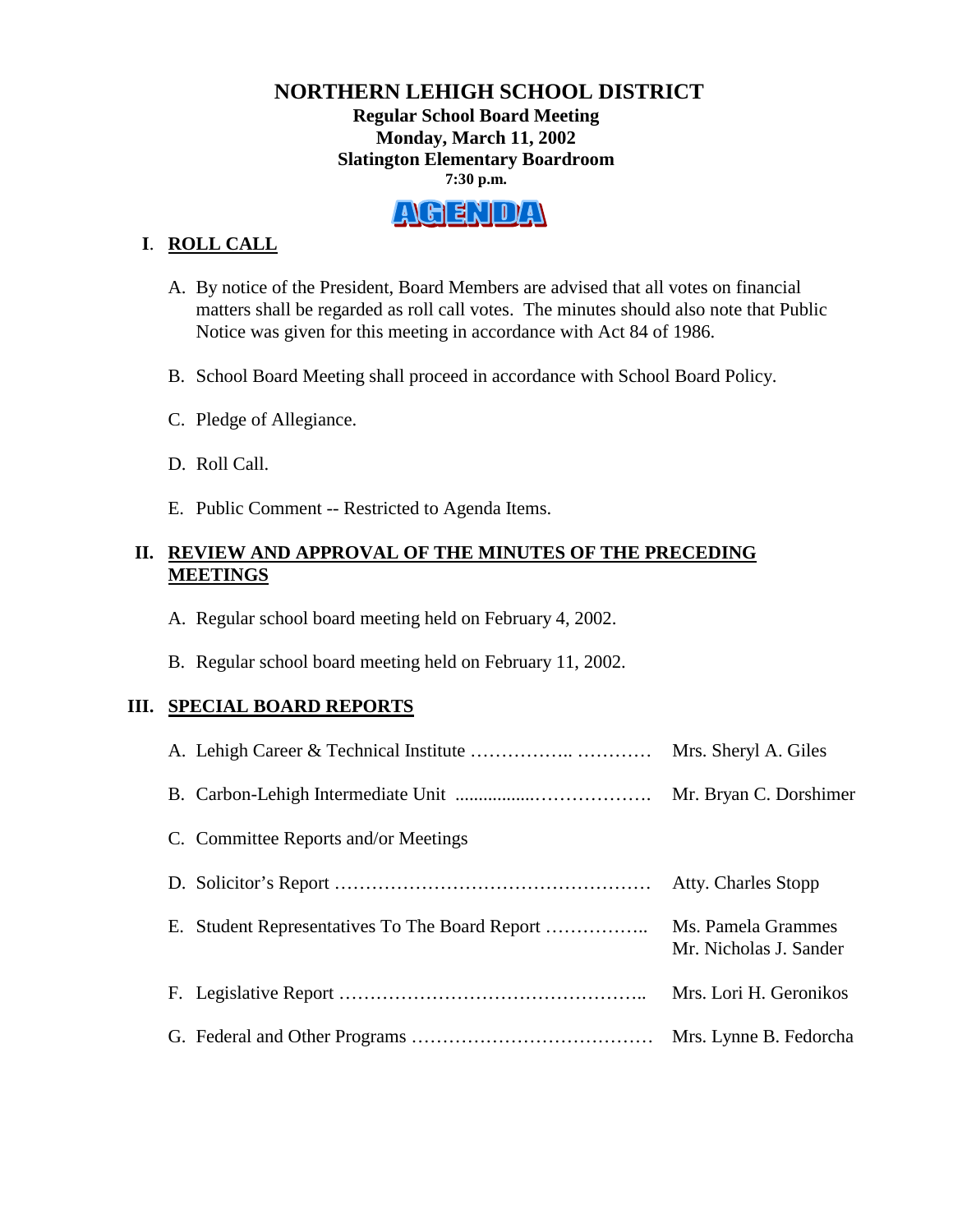- H. Superintendent's Report …………………………………… Dr. Nicholas P. Sham, Sr.
	- □ Acknowledge Marjorie Hennet
	- □ Acknowledge Ronald Borger
	- $\Box$  Change Location Of April 1 Board Meeting
	- **Q** REMINDERS:
		- 1. April Technology/Buildings & Grounds Committee meeting has been moved from Wednesday, April 3 to Thursday, April 4 at 6:30 p.m. in the boardroom.
		- 2. The Policy/Education Committee meeting has been moved from Monday, March 18 to Wednesday, March 20.
		- 4. CLIU School Board Member Conference April 3 Days Inn
		- 3. Perception Survey
	- **1** 2002-2003 Preliminary Budget
- I. An Executive Work Session will be held at 6:00 p.m. preceding the meeting.

#### **IV. PERSONNEL**

- A. Nomination for Appointment
	- 1. Non-Instructional

| a. Judith K. Wagner    |                                                     |
|------------------------|-----------------------------------------------------|
| Assignment:            | Special Education Aide in the senior high school,   |
|                        | replacing Marsha O'Brian, who resigned.             |
| Salary:                | \$8.64 Per Hour/6 1/2 Hours Per Day/5 Days Per Week |
| <b>Effective Date:</b> | March 12, 2002                                      |

#### B. Unpaid Volunteer Aide

Approve the following individual as an unpaid volunteer aide in the middle school for the 2001-2002 school year:

Janet Berger

C. Approve to appoint Rebecca Landis to the position of Head Varsity Girls' Soccer Coach for the Spring 2003 season at a stipend of \$4500.

# **V. POLICY**

- A. Conferences
	- 1. Approve the request of Rhonda Frantz to attend the Attendance/Child Accounting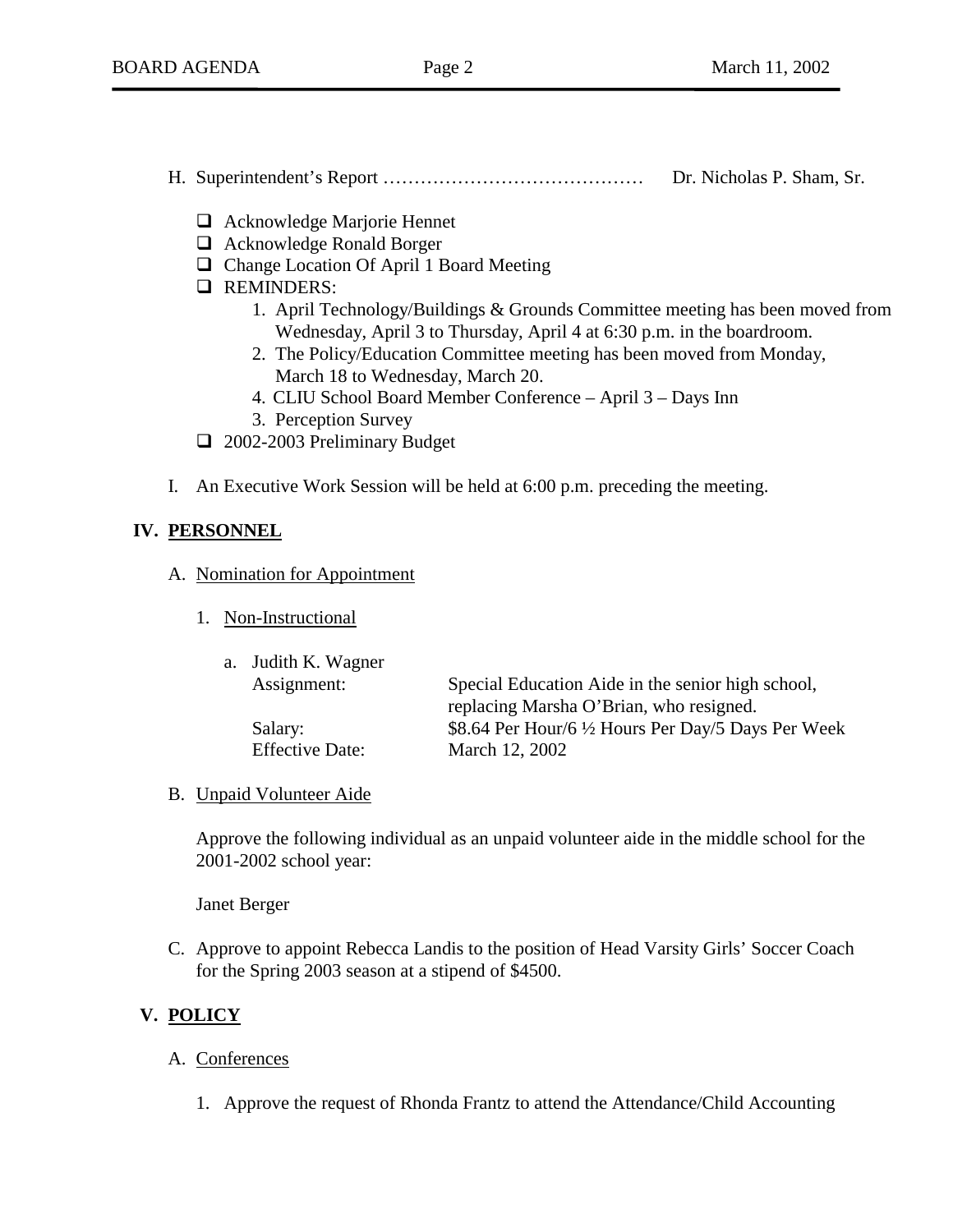Professional Association Spring Conference on April 17-19, 2002 in Hershey, PA. Expenses include \$135.00 for registration, \$50.00 for travel, \$384.00 for lodging for a total cost of \$569.00 and was included in the 2001-2002 district budget.

- 2. Approve the request of Paul Leonzi, middle school guidance counselor, to attend a Foundations Behavioral health conference in Horsham on April 18, 2002. Expenses for this conference, entitled "Depression, Adolescent Suicide & Suicidal Behavior" include \$75.00 for registration, \$36.00 for travel for a total cost of \$111.00 and will be paid for through IDEA funds.
- 3. Approve the request of Jane Englert, high school librarian, to attend the PA School Librarians Association conference in Hershey, PA from April 18 –20, 2002. Expenses include \$165.00 for registration, \$187.50 for lodging for a total of \$352.50 plus the cost of a substitute for one day and was included in the 2001- 2002 high school budget.
- B. Approve the Northern Lehigh Middle School Student Activities Account Fund Statement for the month of February 2002. **(Attachment #1)**

#### **VI. CURRICULUM AND INSTRUCTION**

A. Approve the middle school plan as outlined in the March 4 school board meeting.

#### **VII. OLD BUSINESS**

#### **VIII. NEW BUSINESS**

A. Approve the contract with Laidlaw Transportation to employ an aide to ride on Bus 11, a Slatington Elementary Kindergarten run, at a cost of \$20.00 per day through the end of the 2001-2002 school year.

#### **IX. FINANCIAL**

- A. Approve the Treasurer's Report for the month of February 2002.
- B. Approve the Cafeteria Reports for the month of February 2002. (Information Only)
- C. Approve payment of General Fund bills for the month of February 2002.
- D. Lehigh Carbon Community College 2002-2003 Budget

Approve a Resolution regarding the 2002-2003 Lehigh Carbon Community College Capital and Operating Budget. Total expenditures amount to \$21,193,451.00, an increase of \$1,127,940.00 – or 5.62 % over the 2001-2002 budget. Northern Lehigh's share is estimated to be \$143,438.00 – a decrease of \$30,417.00 or 17.50%. **(Attachment #2)**